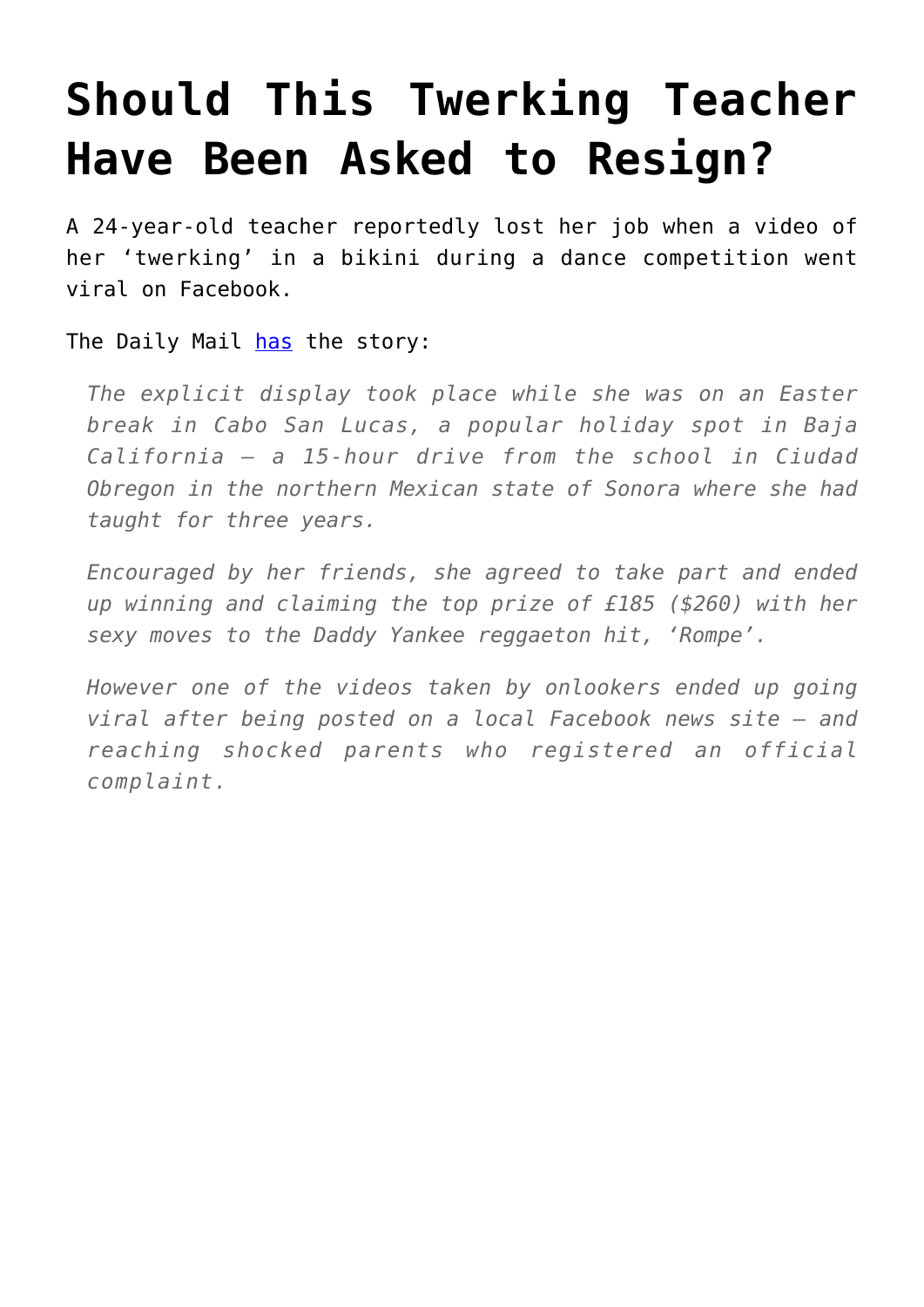The teacher, identified only as Miss Clarissa in reports, returned from her vacation and was welcomed by "dozens of friend requests on Facebook from male fans" and an attorney for the prominent school district, who suggested she resign. Ouch.

She apparently acquiesced to the request, but she later defended her actions on stage while speaking to the Mexican newspaper *Reforma*. Via [the Daily Mail](http://www.dailymail.co.uk/news/article-3532399/Primary-school-teacher-sacked-video-twerking-bikini-Mexico-sweeps-web-spotted-outraged-parents.html#ixzz45RrT9JYn%20):

*'It was a dance competition, something like this doesn't define me as a person, it was my free time and we're in the 21st century. It's not something to be afraid of, I'm not naked, I'm not having sex or taking drugs or disrespecting anyone.'*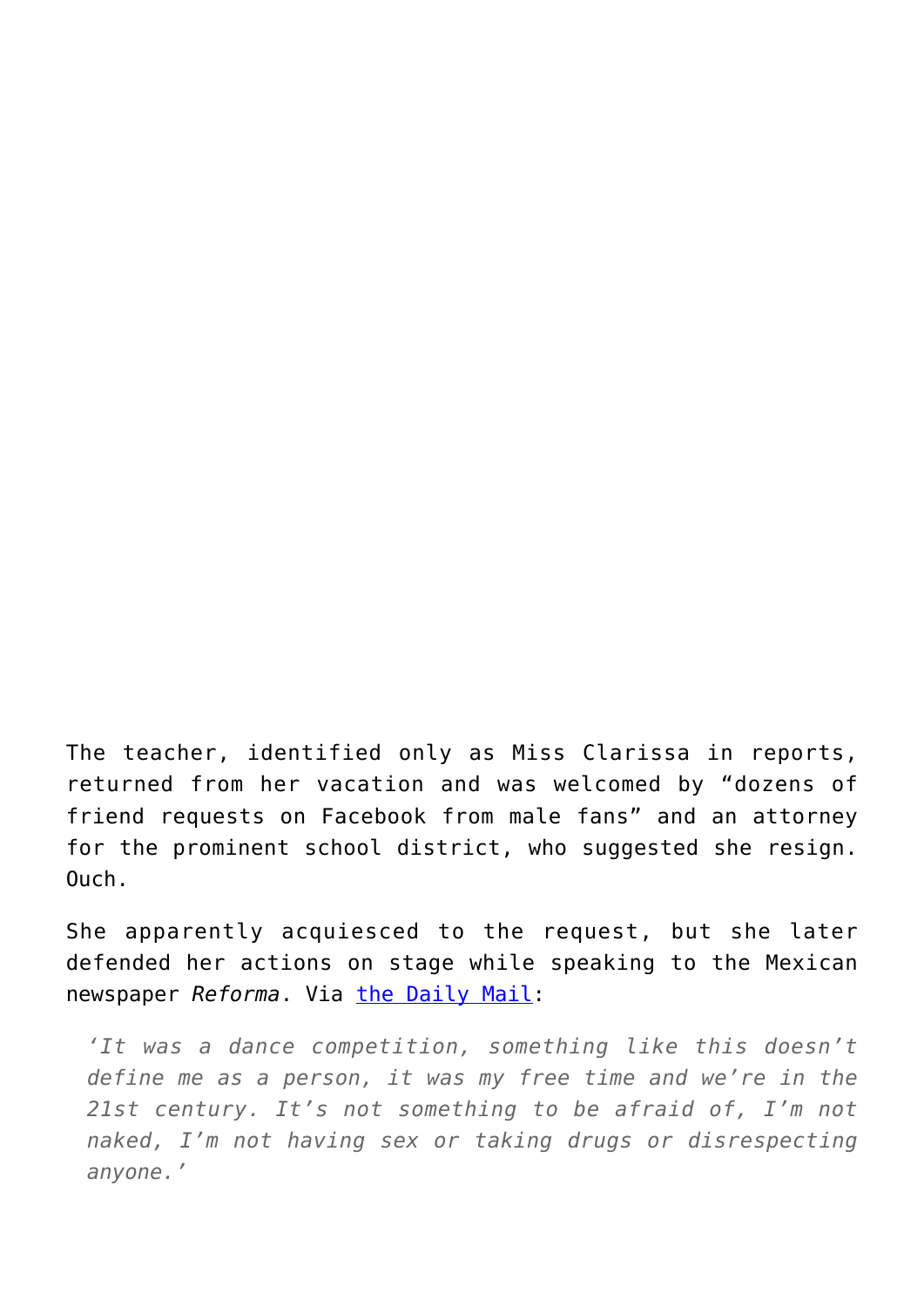Now, you can judge for yourself how "shocking" the dance actually is, but before diving into the question of whether or not a dismissal was warranted there are a few things to look at more closely.

First, the teacher was not "fired" as many reports claim; it appears she resigned at the request of the school's lawyer. Second, we have no idea what kind of employment agreement the teacher had with the school, Cumbre del Noroeste Institute. So let's for now dispense with the question of whether or not the school had the *legal right* to dismiss the teacher.

Instead, let's focus on whether or not the school *should* have fired the teacher (or asked her to quit) because her manner was "too sexy" for public display.

Now, I'm aware that twerking would have been deemed "offensive" if not pornographic only a generation or two ago in many countries in the West. Furthermore, I am pretty sure it could get a young woman stoned to death in many parts of the world right now.

But the video seems fairly benign to me. Granted, I've been on spring break and am, like, totally hip. But the scene of a woman twerking is something many students in the Western world are exposed to on a regular basis on television and the internet. And Mexican TV is generally less censored than American TV.

Is there a good reason that teachers should be held to higher moral standards than most other people? Or, if they're good employees (we'll assume this one was, based on the feedback from local parents), should their conduct outside of school not be an issue?